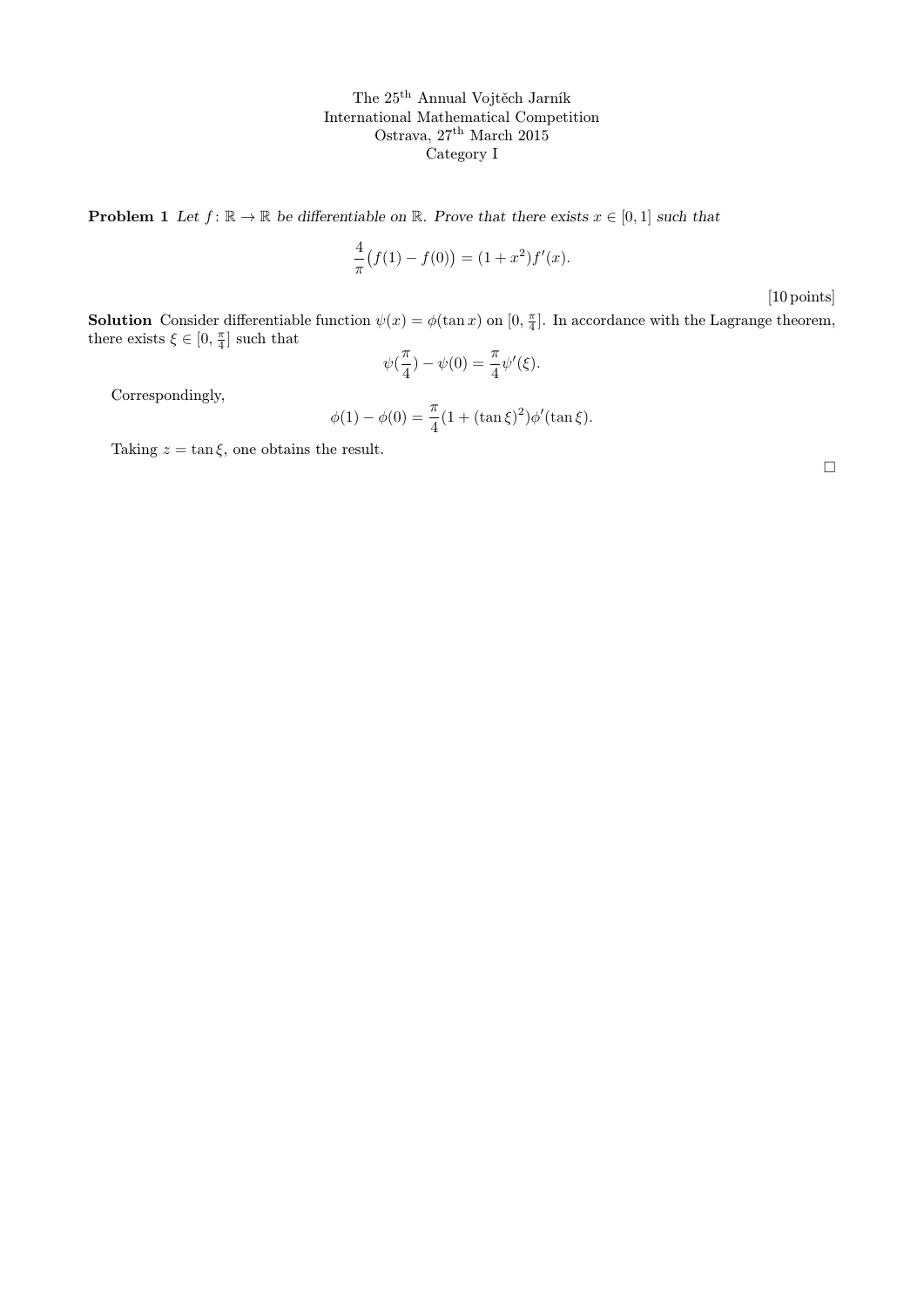Problem 2 Consider the infinite chessboard whose rows and columns are indexed by positive integers. Is it possible to put a single positive rational number into each cell of the chessboard so that each positive rational number appears exactly once and the sum of every row and of every column is finite? [10 points]

**Solution** Yes, it is possible. Let  $A = \{1/1/2, 1/4, 1/8, ...\}$ ,  $B = \mathbb{Q}_+ \setminus A$ . Write elements of B on diagonal, and elements of A in other squares. and elements of A in other squares.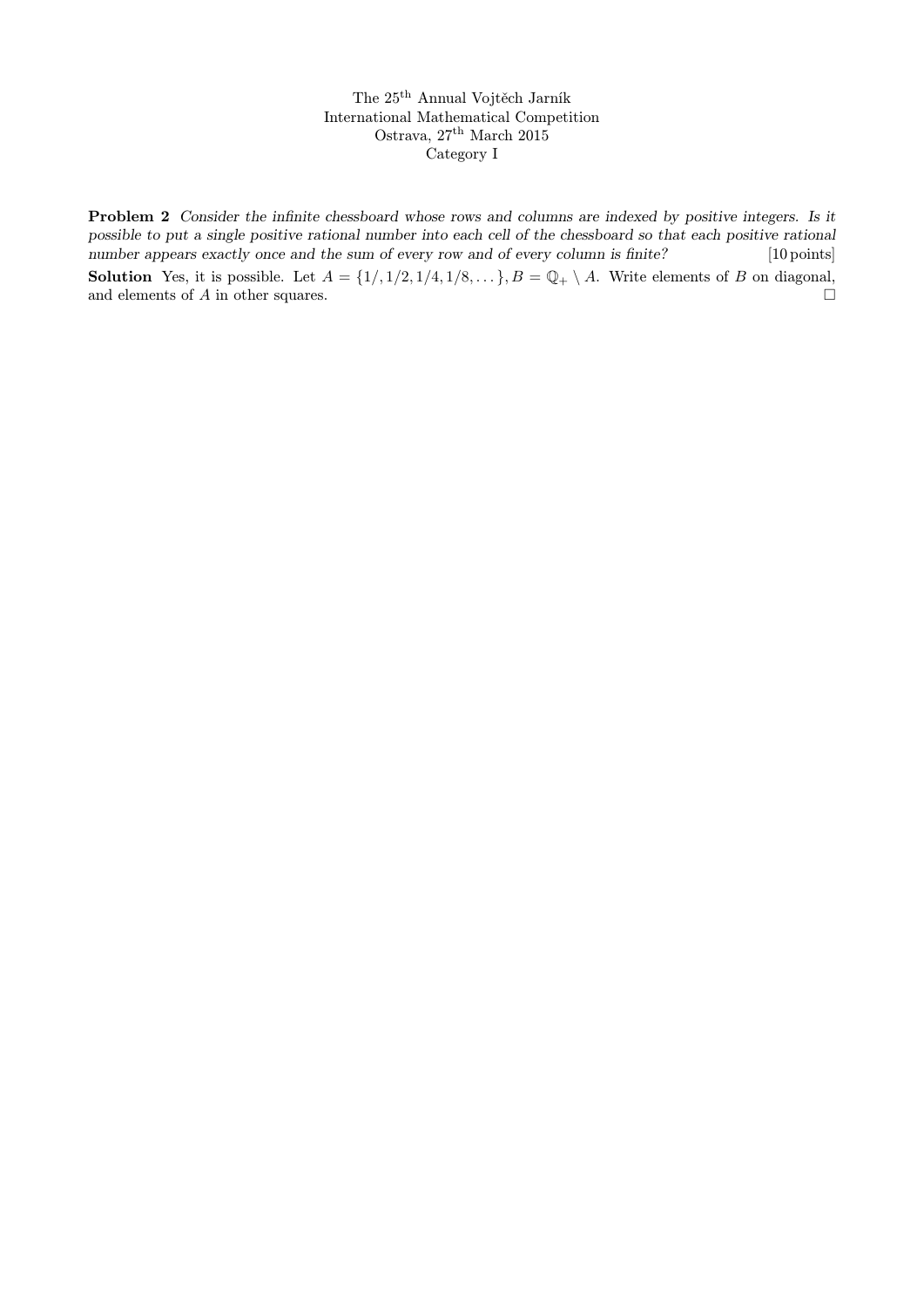**Problem 3** Let  $P(x) = x^{2015} - 2x^{2014} + 1$  and  $Q(x) = x^{2015} - 2x^{2014} - 1$ . Determine for each of the polynomials P and Q whether it is a divisor of some nonzero polynomial  $c_0 + c_1x + \cdots + c_nx^n$  whose coefficients  $c_i$  are all in the set  $\{1, -1\}$ . [10 points]

**Solution Answer.** The polynomial  $P(x)$  is a factor of such a polynomial and the polynomial  $Q(x)$  isn't.

Let  $n \geq 2$  be an integer. Multiplying  $P_n(x) = x^n - 2x^{n-1} + 1$  by  $F_n(x) = 1 + x + \cdots + x^{n-1}$ , we obtain the polynomial

$$
P_n(x)F_n(x) = F_n(x) - 2x^{n-1}F_n(x) + x^nF_n(x) = \sum_{i=0}^{n-2} x^i - \sum_{i=n-1}^{2n-2} x^i + x^{2n-1},
$$

which has the required form.

Assume that  $Q_n(x) = x^n - 2x^{n-1} - 1$  divides some  $G(x) = \sum_{j=0}^d g_j x^j$ , where  $d > n$  and  $g_j \in \{-1, 1\}$  for  $j = 0, \ldots, d$ . Since  $Q_n(2) = -1 < 0$ , the polynomial  $Q_n$  has a real root  $\alpha > 2$ . Then  $G(\alpha) = \sum_{j=0}^d g_j \alpha^j = 0$ . This yields

$$
\alpha^{d} = \left| -\sum_{j=0}^{d-1} \frac{g_j}{g_d} \alpha^j \right| \le \sum_{j=0}^{d-1} \alpha^j = \frac{\alpha^d - 1}{\alpha - 1} < \alpha^d - 1,
$$

which is a contradiction.  $\Box$